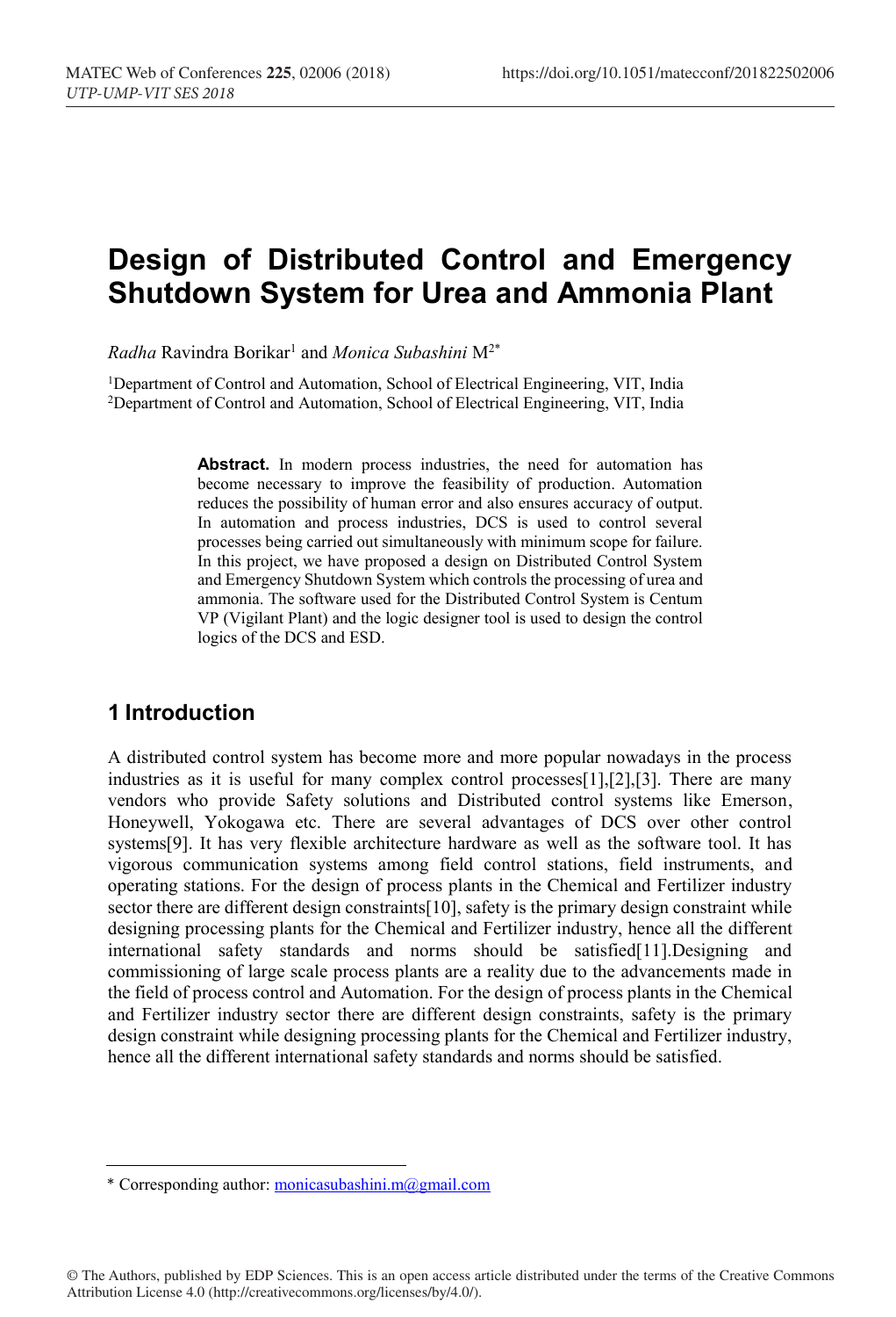[8] This reference paper used Object Oriented Analysis and Design software engineering proposal to model Distributed Digital control system of power plant. They used Failure mode and effect analysis (FMEA) process for detailed and systematic examination of the operation. [4]The researchers have implemented the control system for an Acid solution formation plant on APROL DCS System which is Linux based system. On APROL both batch and continuous processes can be executed. For controlling the plant, the logic and algorithms are applied in safe, manual and auto mode. The authors [12] have implemented bottle filling system with the use of Distributed control system for process control management. Here, MATLAB software is used for implementation of bottle filling system which is based on DCS. [5] The authors have used DCS using ultrafiltration ceramic membrane filtration for a sewage treatment which has three layers: Operation station, Field control station (FCS), field instrument layer. Visual basic is the application software of sewage treatment which is adapted by block-based design.

[7]This paper presents OLE for process control (OPC) and DCS to connect simulation system as well as in order to get data shared by various industries. By this, for the training of engineers, DCS commissioning or maintenance, verification test of the control strategy, the connected system can be utilized to avoid exploding equipment for improving improper parameters and decrease the cost of commissioning.

#### **2 Methodology**

The overall design of the plant is done based on the logics for the functioning of all the different field instruments present such as Transmitters, Actuators, Valves etc., along with the Piping & Instrumentation Diagrams (P&ID)available. The total number and type of Input – Output is assessed based on this document. Predefined function blocks are used for compiling the logic programs. The Field Controller Station (FCS) is loaded with these developed function blocks to perform the overall control scheme. The design and implementation of the ESD is based on the Cause & Effect matrix. All the hardware systems are redundant in nature and this approach of redundancy is to prevent the failure of the complete control system in case of a single module failure. By default the communication protocols and the overall control logics used will be largely proprietary depending on the supplier of the control system.

#### **3 Hardware design criteria**

#### **3.1 Distributed control system**

Distributed Control System or DCS is a control system that is designed for a process plant. In DCS, independent controllers are distributed in the system under the supervision of a central supervisory control. The excellent reliability and safety features of the DCS system makes it perfect for implementation in large scale continuous processing plants.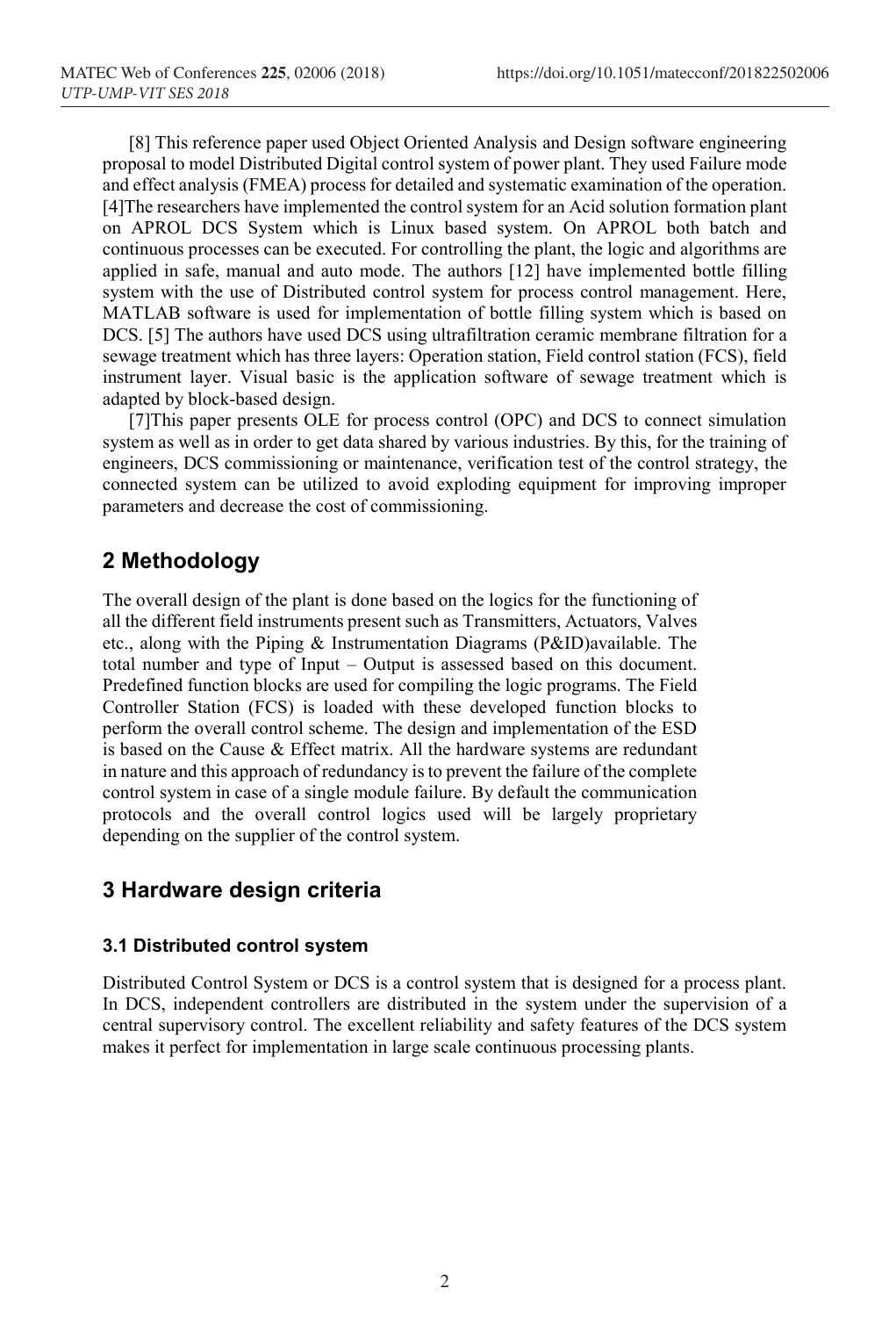

**Fig. 1.** Block Diagram of Signal flow in Distributed Control System

Figure 1 depicts the signal flow from the Human Interface Station (HIS) to the Field instruments and vice versa. The signal from the HIS or Engineering Station is sent to the System cabinet where the Controller of DCS system called as Field Control Station (FCS) is present. The FCS has the Logic Blocks present in it and does the processing of the signals. Once logic processing is done the signal goes to the IO card modules. The signal is converted to the corresponding type i.e. Analog or Digital as per the respective IO card module; it then travels via Pre-Fab cables to the Marshalling Cabinet. The Pre-Fab cable terminates at the Terminal Boards housed in the marshalling cabinet, the terminal boards can be Analog input/output or Digital input/output as per the signal type.

The Output signal from the DCS is generated at the Human Machine Interface (HIS) by the engineering operator; this goes to the System cabinet which houses the Field control station node, Network switches, the power supply and IO module cards. The FCS is essentially the DCS controller. The signal after processing passes to the Marshalling cabinet which consists of different components such as Terminal boards, intrinsic safety barriers, relays, Terminal blocks, Isolators etc. from here the signal travels to the Junction boxes wherein the signals are paired and sent to the appropriate sections in the field area.

There are a total of 16 cabinets including the system cabinet, PDB cabinet, analog marshalling cabinet and digital marshalling cabinet. The system cabinet houses the controller, Input-Output modules, Ethernet switches, Communication modules. The PDB cabinet houses the different power bus bars which is part of the power distribution hardware. The power distribution of the system is an important design constraint. Power is taken from UPS as well as Non-UPS power supply, the power given to the Fans, Lights, Fan Failure Detection Unit (FFDU) and RCPT in the cabinets is Non-UPS power supply. The power supplied to all the other components in the cabinets will be from the UPS power supply.

All the Hardware components in the system cabinet will be redundant in nature; this is done as a precaution to avoid a complete system failure of the Distributed Control System (DCS). The Analog signals are in the range of 4-20 mA; this is done for Linearity of the detection and for easier fault detection. The Digital signals are 0 & 1.

#### **3.2 Emergency shutdown system**

Emergency shutdown system (SIS) is dependent system takes the output to predetermined safe state in case of process or system abnormality. It is used in the project to reduce the risk associated with the process. The main control action is performed by the Distributed Control System (DCS); in case of any emergencies during the process the Emergency Shutdown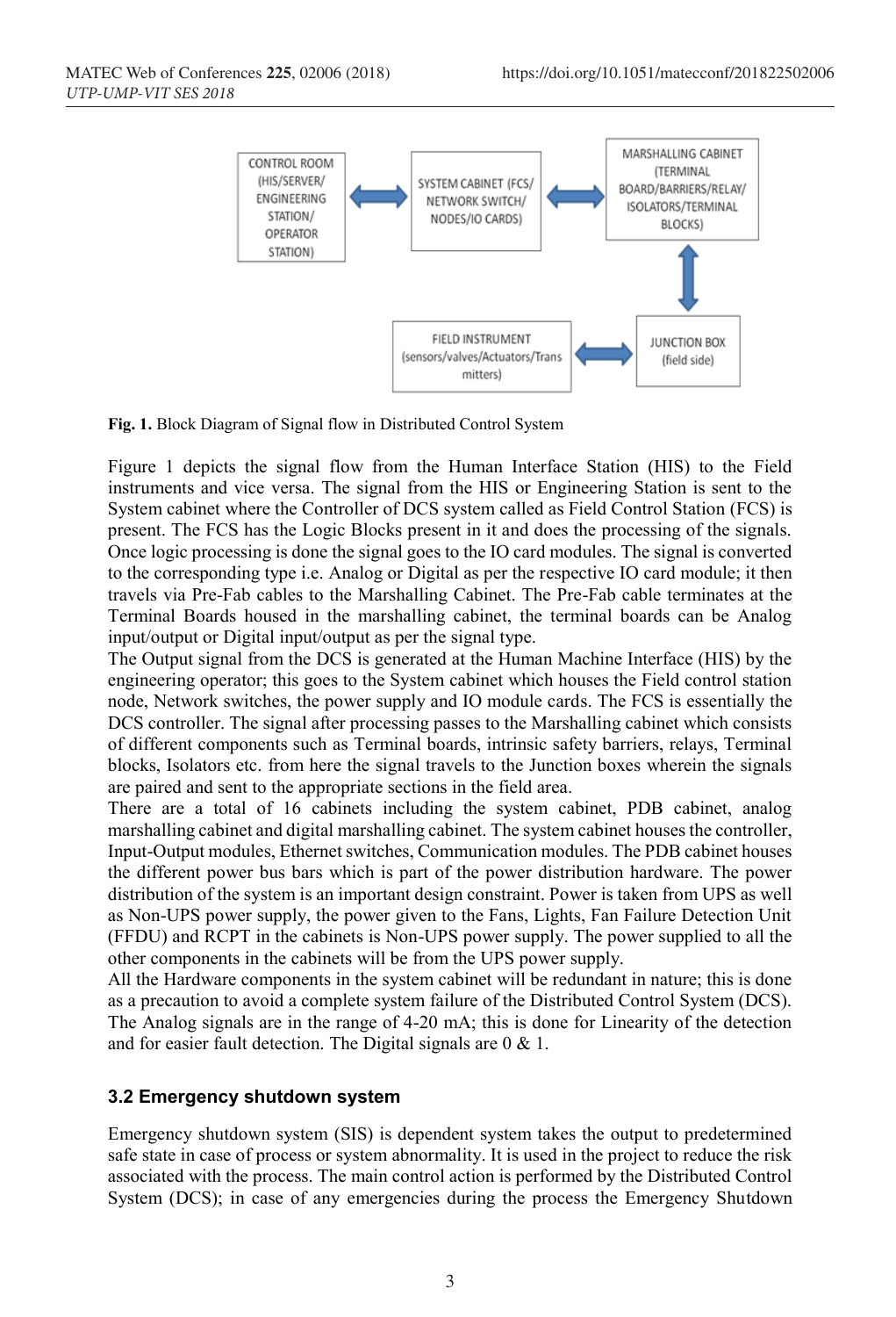(ESD) system comes into action and shuts down the plant in a controlled manner. The software tool used for this is ProSafe-RS.

The safety control station (SCS) is connected to a Vnet/IP domain and communicates with other stations. The SCS consists of the safety control unit (SCU), safety node units (SNUs), unit for optical ESB repeater module, and N-IO nodes. The SCU, SNU, and unit for optical ESB repeater module are collectively called FIO nodes.An analog input module receives analog signals and converts them into internal data of SCU. An analog output module converts the internal data of SCU into analog signals and outputs them. A digital input module receives digital (discrete) signals and converts them into internal data of SCU. A digital output module converts the internal data of SCU into digital (discrete) signals and outputs them.

## **4 Software design criteria**

The software used here is CENTUM VP-R6 is essentially used for developing the functional loops and the graphics of the various processes of the plant. The graphics are developed from the functional loops which are in turn designed with reference to the P&IDs received from the customer. There are different functions blocks we used to create control loops i.e. open loops (PVI) shown in Figure 2, closed loops (PID), Split loops, cascade loops, ratio control loop.



**Fig.2.** Sample Open Loop Logic Block

The PID Controller Block (PID) [6] provides the most general control function to perform proportional-integral-derivative control based on the deviation of the process variable (PV) from the set point value (SV).Cascade Control has a multiple loop structure, where the output of the controller in the outer loop (primary or master) is the set point of a controller in the inner loop (secondary or slave). The slave measurement is an intermediate process variable that can be used to achieve more effective control of the primary process variable. In the cascade configuration, the process is divided into two parts and therefore two controllers are used but only one process variable is manipulated.

The motor control blocks are provided with function to operate motor –driven pumps and motor-operated valves. The motor control blocks enable starting and stopping of motors from operation and monitoring functions. The Graphic Builder is used to create and edit graphic windows for operation and monitoring. The graphics for the plant depicting the different processes are generated from the P&IDs. Interlock graphics is generally used to check if that particular valve of that particular process is working properly or not. Figure.3 shows the example of the interlock graphics.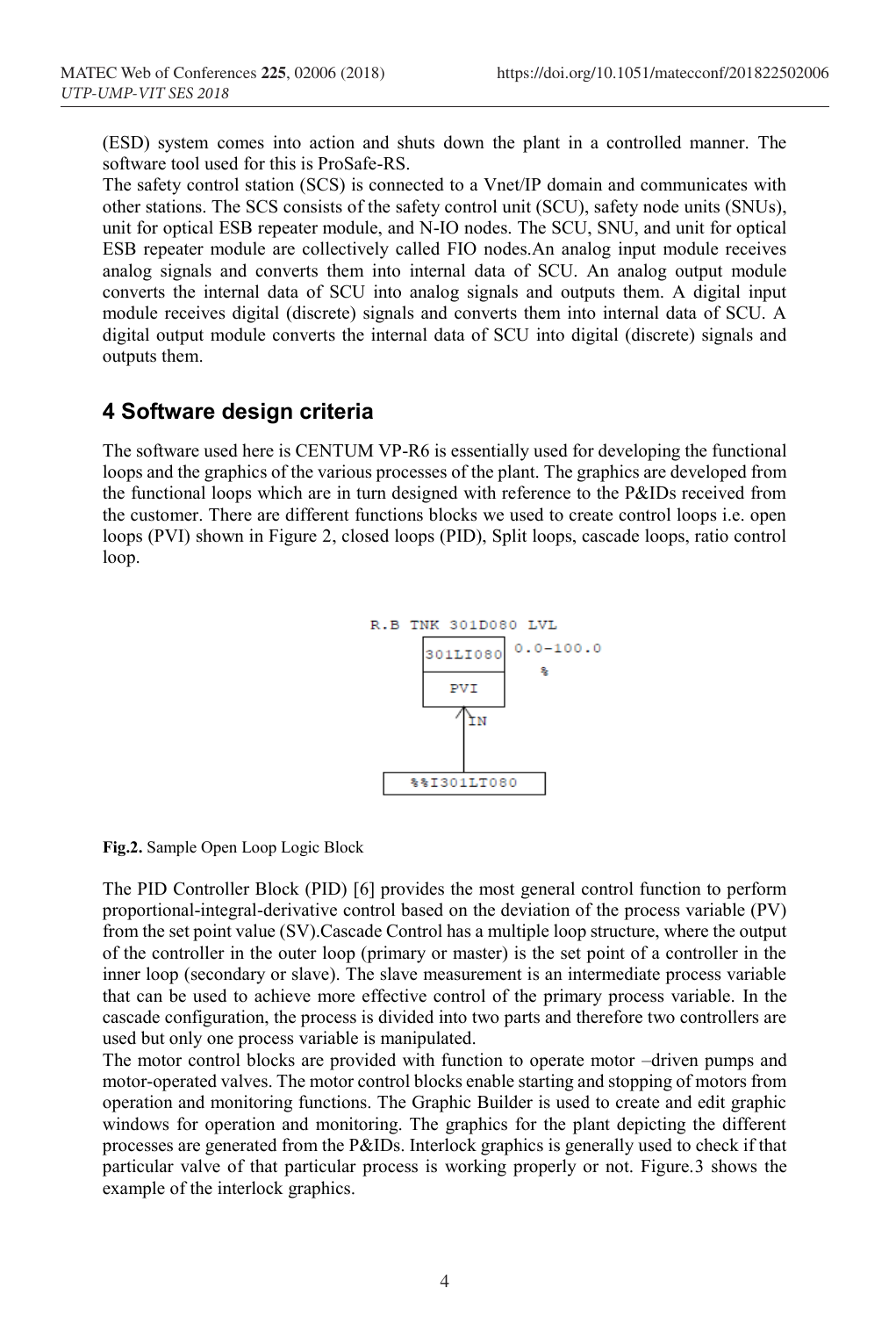

INTERLOCK: 301-IZ-080-RETURN BRINE TANK LEVEL CONTROL



**Fig.3.** Sample Interlock Logic Function Block

Interlocks in CENTUM VP can be written using either the Sequence Table or the Logic Chart. In a Logic Chart the logic is represented using logic gates in graphical form. Logic Chart consists of input element, output element and logic elements. The total number of inputs, outputs and logic elements that can be configured in one logic chart is 64. The inputs, logic elements and the outputs are connected by wiring.

## **5 Piping and instrumentation diagram (P&ID)**

Based on the Process Flow Diagram (PFD), the Piping and Instrument Diagram (P&ID) represents the technical realization of a process with the help of graphical symbols for piping and equipment as well as for control functions and process measurement. Piping and Instrumentation diagram is given by the customers. With the help of this we can differentiate between ESD and DCS tags. Different kind of loops like open loop closed loop can be identified using this. Show all piping connecting equipment, show all valves, and show all instrumentation (measuring, transmitters, controllers, actuators).

#### **5.1 Graphic View**

A graphic window consists of a schematic representation of a process section showing details of the equipment, process parameters, relevant control loops and process status. Dynamic data is displayed for process variables, alarms and equipment status. All vessel /equipment will be shown in 2D and is depicted in Figure.4.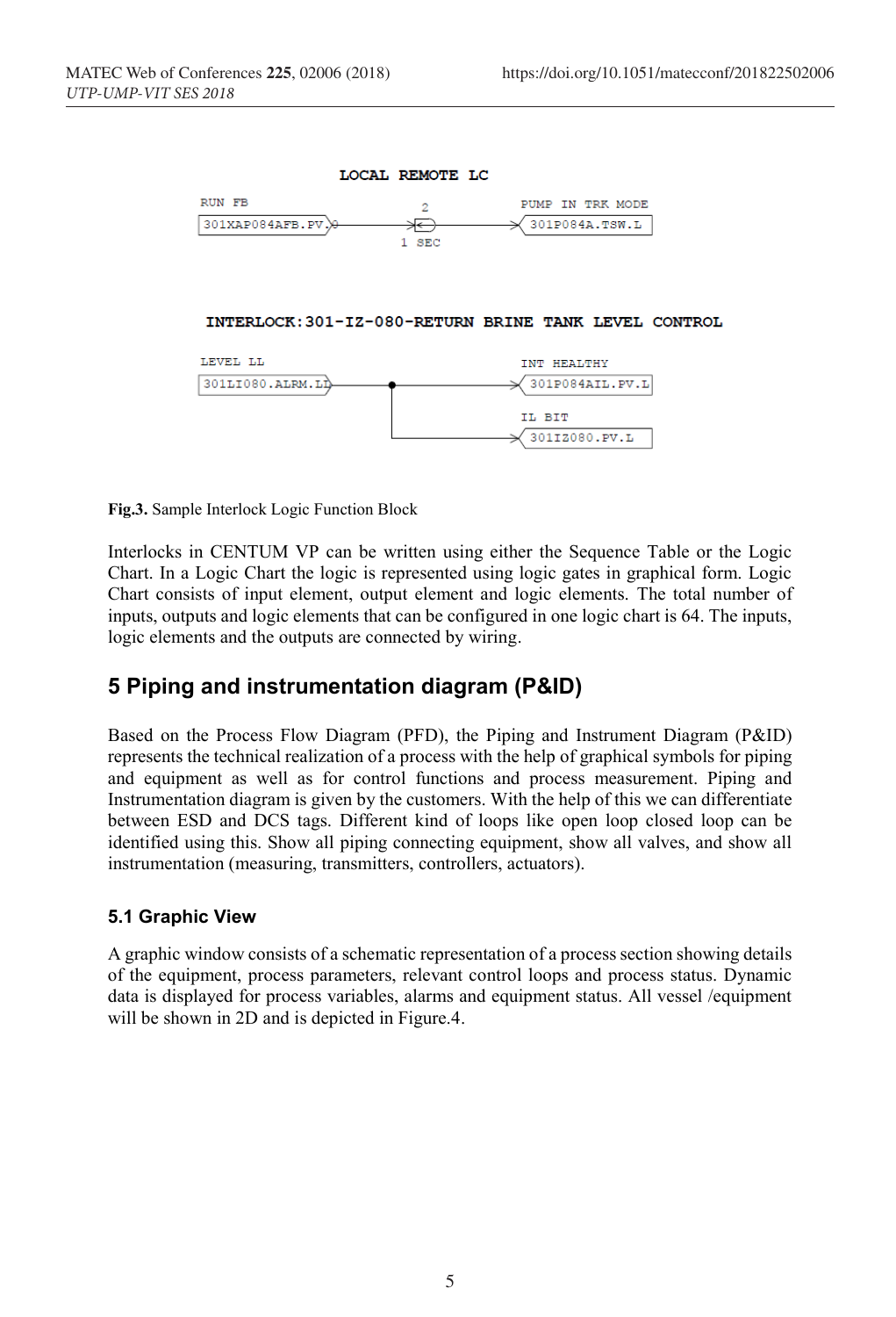

**Fig.4.** Graphics of LTS Reduction

## **6 Results and discussion**

Once the hardware and software part of the project is completed there are mainly 2 levels of testing that must be done to ensure the performance of the system.

- Factory Acceptance Tests
- Site Acceptance Tests

The factory testing is done by the project engineer in presence of the client, whereas the site testing is done by the Field engineering services at the client's factory/plant after connecting the system to all the field instruments present at location. During the Factory Acceptance Testing, complete loop checking of all the hardware and software is carried out using a simulation device for simulating analog and digital signals for the system. Along with which all system checks are carried out including for the redundant parts. Only after the successful completion of the Factory Acceptance Tests the system will be dispatched to the plant for installation.

In general Distributed Control Systems are very expensive, a typical project containing both hardware and software can cost from Rs.1 Crore to Rs.40 Crores and above depending on, the size of the project and its nature of implementation as mentioned in Scope of work document, total number of controllers required, total number of input-output cards and boards, the scope of power distribution, the control scheme & logics to be implemented and provision of providing Fire & Gas system (FGS) and Emergency Shutdown System (ESD). The main concern is always the hardware compatibility, since in most plants/process industries/refineries etc. the hardware used will be from different manufacturing companies. This is especially true in the case of up-gradation projects wherein a small section of a functioning plant/industry/refinery is to be upgraded to a more advanced control system.

# **7 Conclusion**

Keeping all the above mentioned criteria and also after extensive study of the Scope of work and other plant layout drawings, Piping & Instrumentation drawing (P&ID) and discussions with consultants (if required) a detailed project plan is conceived and followed. A general